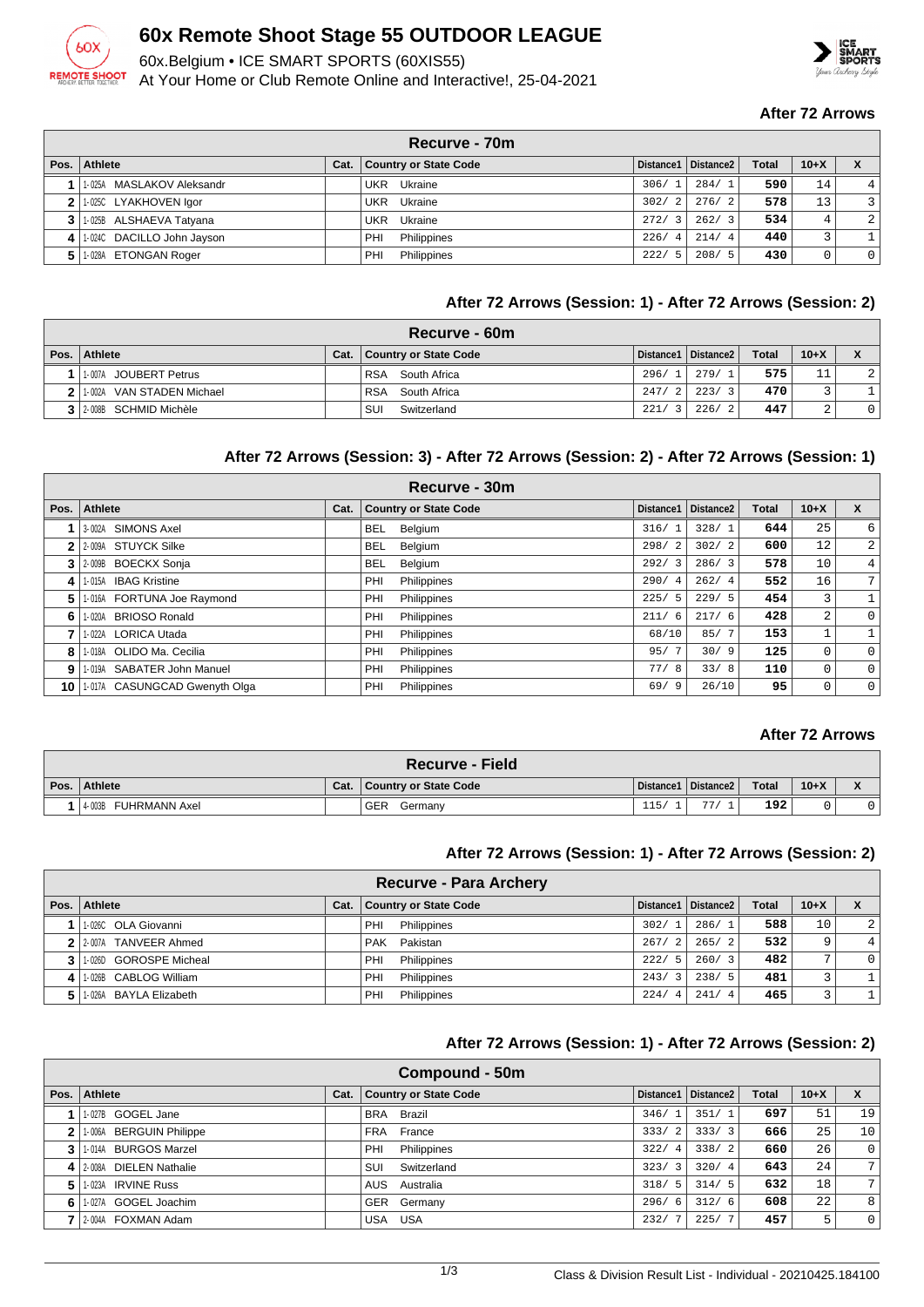

# **60x Remote Shoot Stage 55 OUTDOOR LEAGUE**

60x.Belgium • ICE SMART SPORTS (60XIS55)

At Your Home or Club Remote Online and Interactive!, 25-04-2021

#### **After 72 Arrows**

| Compound - 30m         |      |                       |      |                       |              |        |  |  |  |
|------------------------|------|-----------------------|------|-----------------------|--------------|--------|--|--|--|
| Pos. Athlete           | Cat. | Country or State Code |      | Distance1   Distance2 | <b>Total</b> | $10+X$ |  |  |  |
| TURNER Keith<br>2-009C |      | <b>BEL</b><br>Belaium | 291/ | <b>210</b>            | 603          | 18     |  |  |  |

#### **After 72 Arrows**

| Compound - 25m per 3       |      |                              |       |                       |              |        |    |  |  |  |
|----------------------------|------|------------------------------|-------|-----------------------|--------------|--------|----|--|--|--|
| Pos. Athlete               | Cat. | <b>Country or State Code</b> |       | Distance1   Distance2 | <b>Total</b> | $10+X$ |    |  |  |  |
| 15-001A SIMONS Mark        |      | BEL Belgium                  | 357/1 | 355/1                 | 712          | 64     | 35 |  |  |  |
| 2 5-002A MIEVIS Sonny      |      | BEL<br>Belgium               |       | $339/2$ 330/2         | 669          | 29     | 10 |  |  |  |
| 3 5 002B SCHROEDERS Ronald |      | BEL<br>Belgium               | 320/  | 321/<br>ં ?           | 641          | 25     | 11 |  |  |  |

#### **After 72 Arrows**

| <b>Compound - Scaled Target</b> |      |                       |     |                       |       |        |    |  |  |  |
|---------------------------------|------|-----------------------|-----|-----------------------|-------|--------|----|--|--|--|
| Pos. Athlete                    | Cat. | Country or State Code |     | Distance1   Distance2 | Total | $10+X$ |    |  |  |  |
| 1 2-005A IRVINE Russ            |      | AUS.<br>Australia     | 327 | 322/                  | 649   | 26     | 10 |  |  |  |

#### **After 72 Arrows**

| <b>Compound - Field</b> |      |                              |       |                     |              |        |                |  |  |
|-------------------------|------|------------------------------|-------|---------------------|--------------|--------|----------------|--|--|
| Pos.   Athlete          | Cat. | <b>Country or State Code</b> |       | Distance1 Distance2 | <b>Total</b> | $10+X$ |                |  |  |
| 1 4-003A HEEG Tobias    |      | GER Germany                  | 203/1 | 195/1               | 398          | 0      | $\overline{0}$ |  |  |
| 2 4-001A DEPTULA Martin |      | GER Germany                  | 192/2 | 192/2               | 384          | 0      | $\overline{0}$ |  |  |
| 3 4-002A DEPTULA Tanja  |      | GER Germany                  | 173/3 | 181/3               | 354          | 0      | $\overline{0}$ |  |  |
| 4 4 001B TRAPP Michael  |      | GER Germany                  | 156/4 | 131/4               | 287          | 0      | $\overline{0}$ |  |  |

#### **After 72 Arrows**

|      |                            |      | <b>Compound - Para Archery</b> |                        |                       |              |                 |                |
|------|----------------------------|------|--------------------------------|------------------------|-----------------------|--------------|-----------------|----------------|
| Pos. | Athlete                    | Cat. | <b>Country or State Code</b>   |                        | Distance1   Distance2 | <b>Total</b> | $10+X$          | X              |
|      | 1.024B CAMPOS Allan        |      | Philippines<br>PHI             | 313/2                  | 322/1                 | 635          | 24 <sub>1</sub> | 7 I            |
|      | 2 1-024A BANTILOC Agustina |      | Philippines<br>PHI             | 314/1                  | 301/3                 | 615          | 21              | 6 <sup>1</sup> |
|      | 3 1.028C MANANGDANG Angelo |      | Philippines<br>PHI             | 297/3                  | 307/2                 | 604          | ÷.              | $\overline{2}$ |
|      | 1-028B MANANGDANG Dina     |      | Philippines<br>PHI             | 284/<br>$\overline{4}$ | 273/4                 | 557          | 10              | 2 <sup>1</sup> |

#### **After 72 Arrows (Session: 2) - After 72 Arrows (Session: 1) - After 72 Arrows (Session: 3)**

|              | Barebow - 50m             |      |                              |             |                       |              |        |          |  |
|--------------|---------------------------|------|------------------------------|-------------|-----------------------|--------------|--------|----------|--|
| Pos. $\vert$ | Athlete                   | Cat. | <b>Country or State Code</b> |             | Distance1   Distance2 | <b>Total</b> | $10+X$ | X        |  |
|              | 2-001A MOKHAMMAD Munir    |      | Indonesia<br>INA             | 318/1       | 315/1                 | 633          | 18     | $\Omega$ |  |
|              | 1-004A AHMAD Zamali       |      | MAS Malaysia                 | 304/<br>2   | 299/2                 | 603          | 8      | 3        |  |
| 3            | 3-001A MOINEAU Christophe |      | Belgium<br><b>BEL</b>        | 297/3       | 293/3                 | 590          | 10     |          |  |
| 4            | 1-009A SKODJE Cecilie     |      | NOR Norway                   | 256/5       | 265/4                 | 521          | 8      |          |  |
| 5            | 1-008A JOSOL Jonathan     |      | Philippines<br>PHI           | 248/<br>- 6 | 261/5                 | 509          | 3      | $\Omega$ |  |
| 6            | 1-011A LIGUE Shirlyn      |      | Philippines<br>PHI           | 258/4       | 249/6                 | 507          | 6      |          |  |
|              | 1-003A NARANJILLA Daniel  |      | Philippines<br>PHI           | 209/        | 233/7                 | 442          | 4      | 2        |  |

#### **After 72 Arrows**

| Barebow - 30m |                                  |      |                              |        |                       |              |        |  |  |
|---------------|----------------------------------|------|------------------------------|--------|-----------------------|--------------|--------|--|--|
|               | Pos.   Athlete                   | Cat. | <b>Country or State Code</b> |        | Distance1   Distance2 | <b>Total</b> | $10+X$ |  |  |
|               | MUHD FAIZ ONN Faiz Onn<br>1-010A |      | MAS Malaysia                 | 286/   | 320/1                 | 606          | 15     |  |  |
| າ             | 1-001A ZAINUDDIN Nor Shalina     |      | MAS<br>Malaysia              | 268/21 | 261/2                 | 529          |        |  |  |